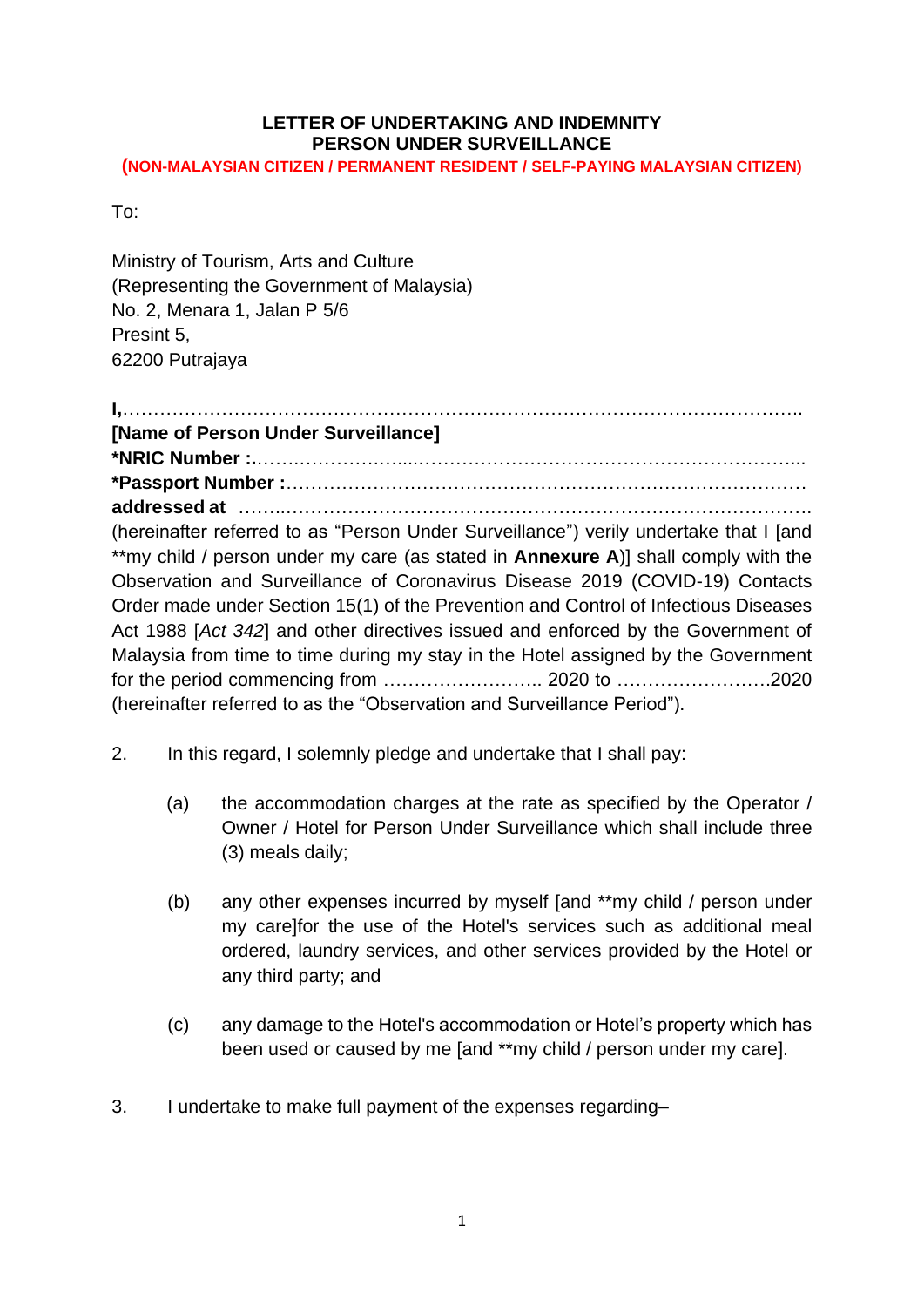- (a) paragraph 2(a) above, the total accommodation charges up to fourteen (14) days as invoiced to me, directly to the Operator / Owner / Hotel in the manner as required by the Hotel upon checking in the Hotel; and
- (b) paragraphs 2(b) and (c), in the manner as required by the Hotel upon checking out of the Hotel upon obtaining the authorisation by the Government to leave the Hotel premises.

4. If I am unable to make the payments as stipulated in paragraph 3, my next of kin or representative, as named in paragraph 8 below, has agreed to make such payment on my behalf to the Hotel upon request by the Hotel.

5. I further acknowedge that:

- (a) the Hotel is entitled to collect deposit fees from me for my stay at the Hotel during the Observation and Surveillance Period upon checking in at the Hotel; and
- (b) I am required to abide by the Government's instructions during the Observation and Surveillance Period.

6. I verily understand that the Hotel has the right to take legal action against me for my failure to make all accrued payments as stated in the above paragraphs and I shall be fully responsible for any claims and damages made by the Hotel against me.

7. I further undertake to indemnify and hold the Government of Malaysia, its employees and agents harmless from and against all actions, proceedings, losses, shortfalls, damages, compensation, costs (including legal costs), charges and expenses resulting from my [and \*\*my child / person under my care] actions, negligence or dishonesty to the Hotel during the Observation and Surveillance Period.

8. Should there be a need to contact my next of kin or representative during the Observation and Surveillance Period, my next of kin or representative details are as follow:

| Name of next of |
|-----------------|
|                 |
|                 |
|                 |
|                 |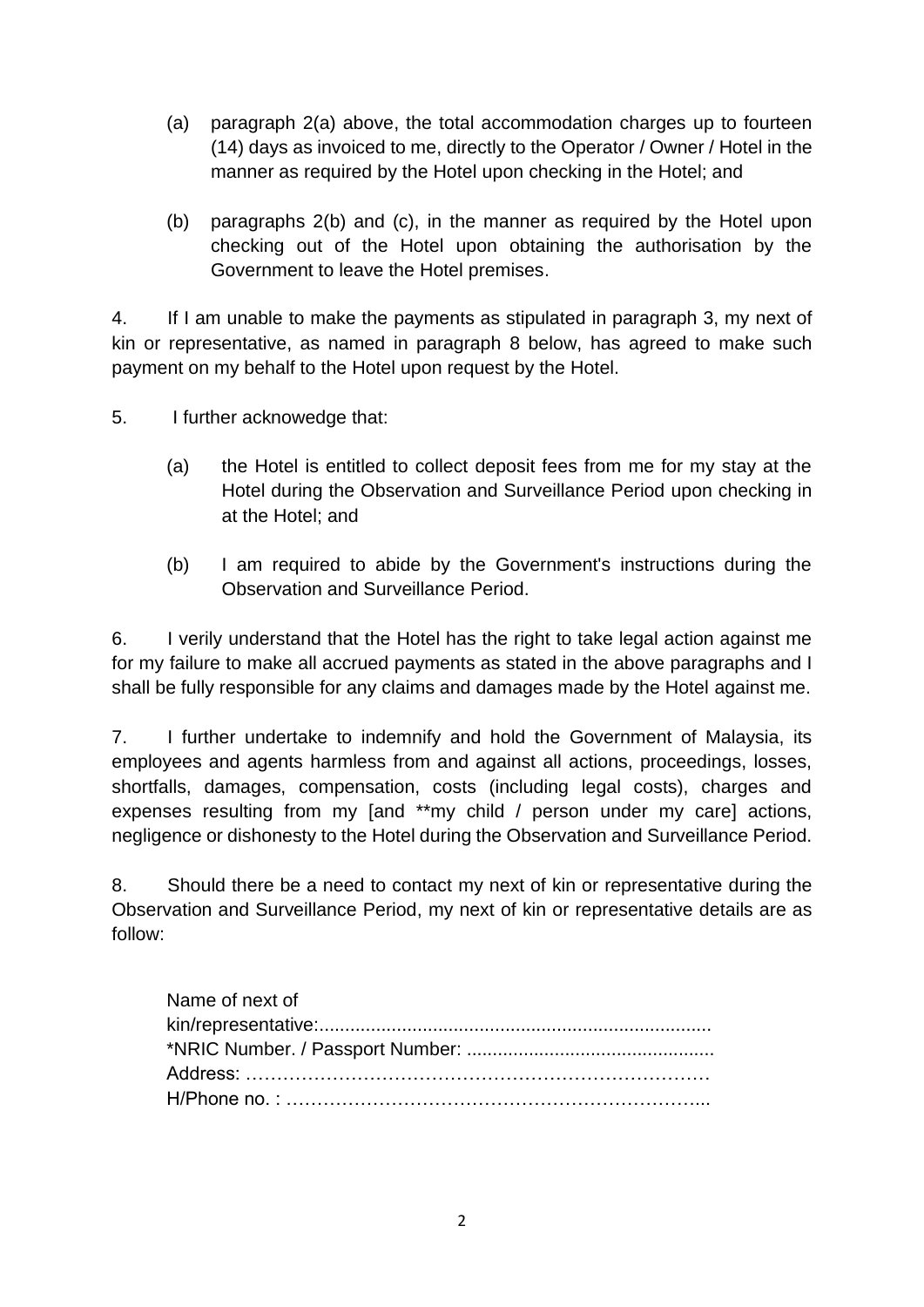| Date: |
|-------|

Witnessed by:

| On behalf of the Government |  |
|-----------------------------|--|
| of Malaysia:                |  |
|                             |  |

Note:

- \* insert NRIC number for Malaysian.<br>\*\* If a child is 18 years of age or older
- If a child is 18 years of age or older, he/she must sign a different Letter of Undertaking. Wife / husband and father / mother is required to sign a different Letter of Undertaking.
- \*\*\* need to insert Hotel's name
- \*\*\*\* insert name, NRIC number and witness's position

c.c.:

The Management (Name and Hotel Address)\*\* ................................... ................................... ................................... ...................................

\*\* To be filled in after the PUS undergo health screening upon arrival at the airport.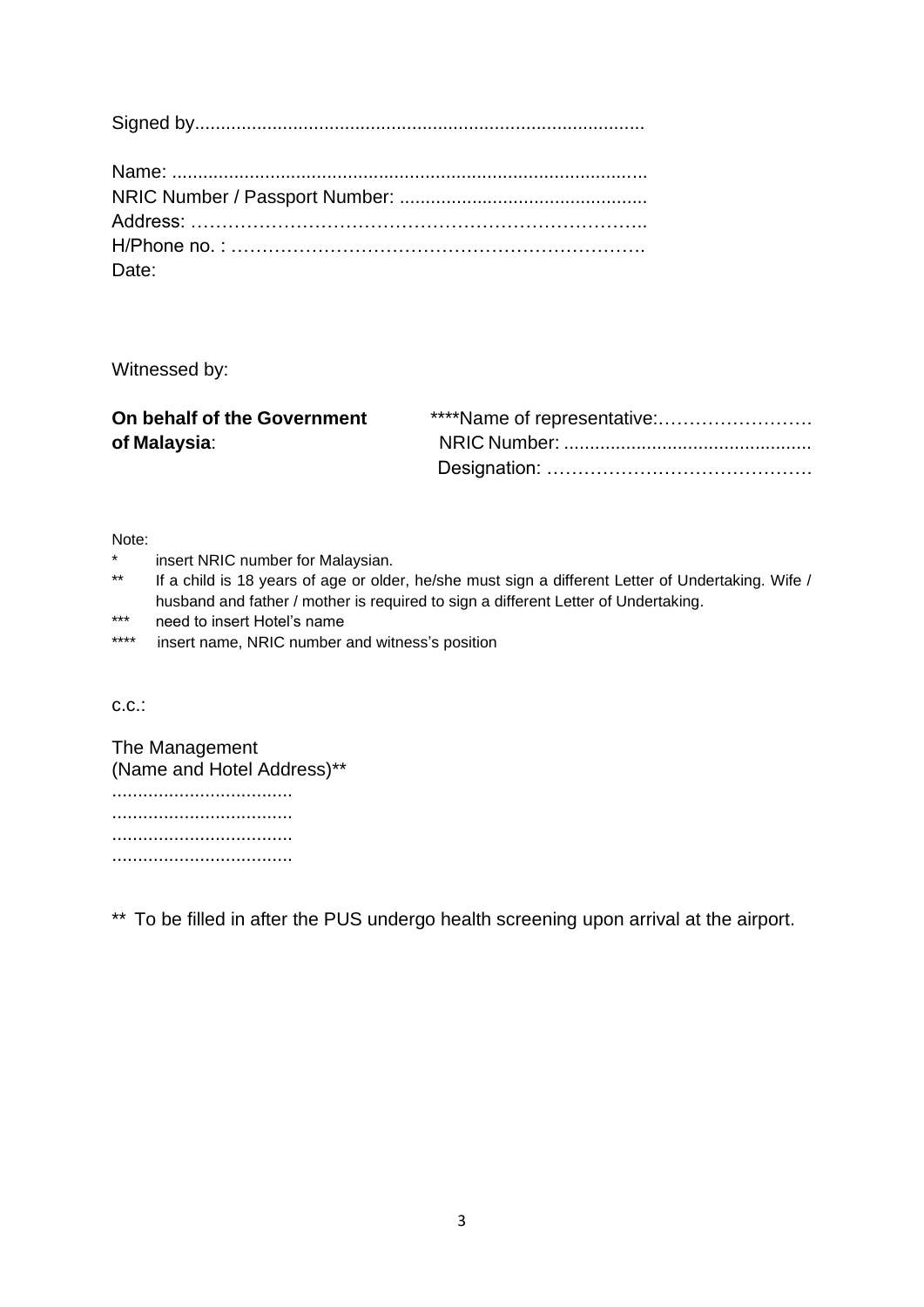#### **ANNEXURE A**

#### **LIST OF CHILD/PERSON UNDER CARE OF THE** *PERSON UNDER SURVEILLANCE*

**I,**………………………………………………………………………………………………. **[Name of Person Under Surveillance] \*NRIC Number/ Passport Number :**.…....………………………………………………. **addressed at :** ……..………………………………………..……………………………. (hereinafter referred to as "*Person Under Surveillance*") hereby verify that the person(s) named below is my child / person under my care.

| NO. | <b>NAME</b> | <b>NRIC NUMBER / MyKid / PASSPORT</b><br><b>NUMBER</b> |
|-----|-------------|--------------------------------------------------------|
|     |             |                                                        |
|     |             |                                                        |
|     |             |                                                        |
|     |             |                                                        |
|     |             |                                                        |
|     |             |                                                        |
|     |             |                                                        |
|     |             |                                                        |
|     |             |                                                        |
|     |             |                                                        |
|     |             |                                                        |
|     |             |                                                        |
|     |             |                                                        |

Signed by.........................................................................................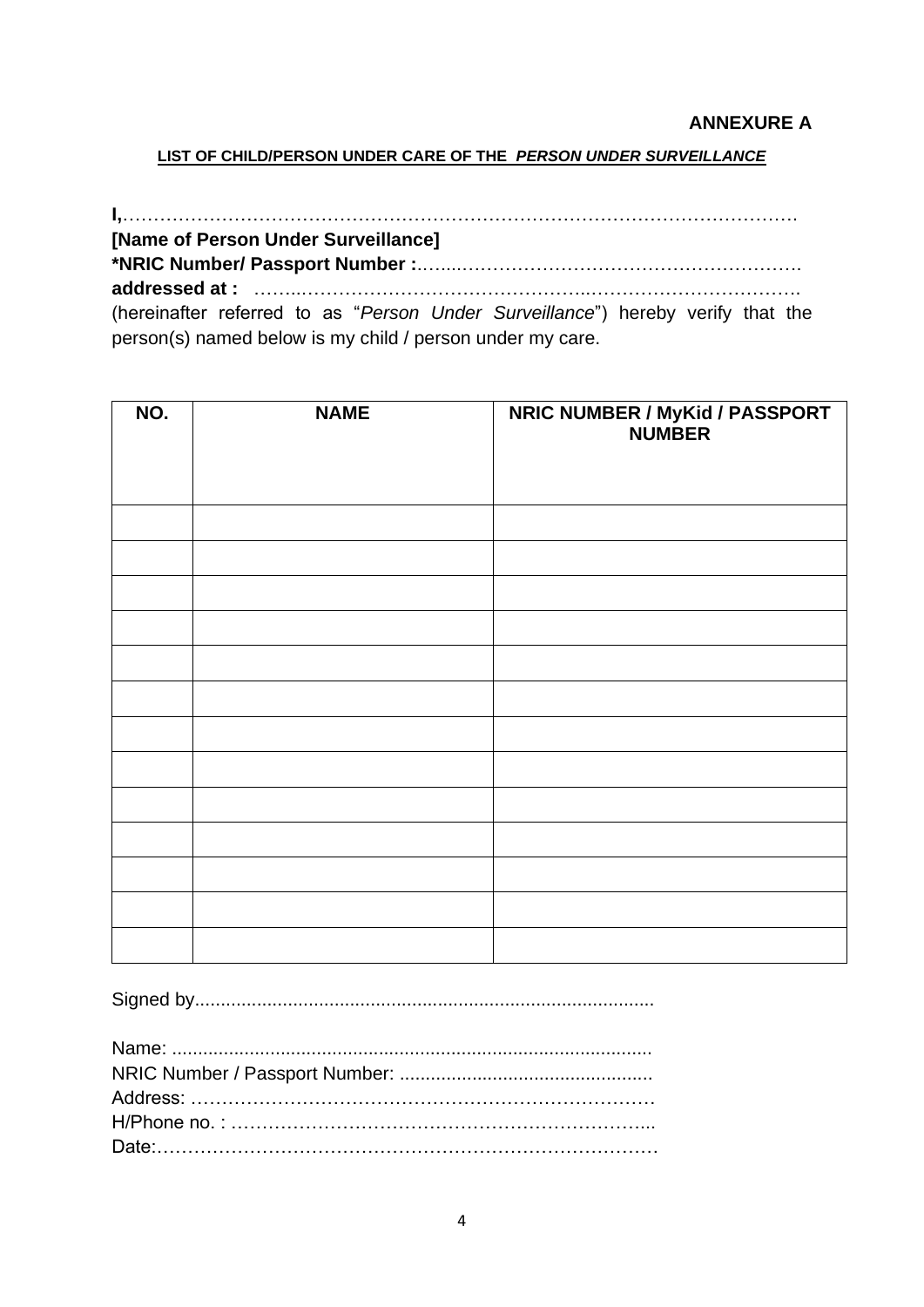General Process for the Letter of Permission to Perform Journey to Malaysia from Malaysian Diplomatic Missions Abroad

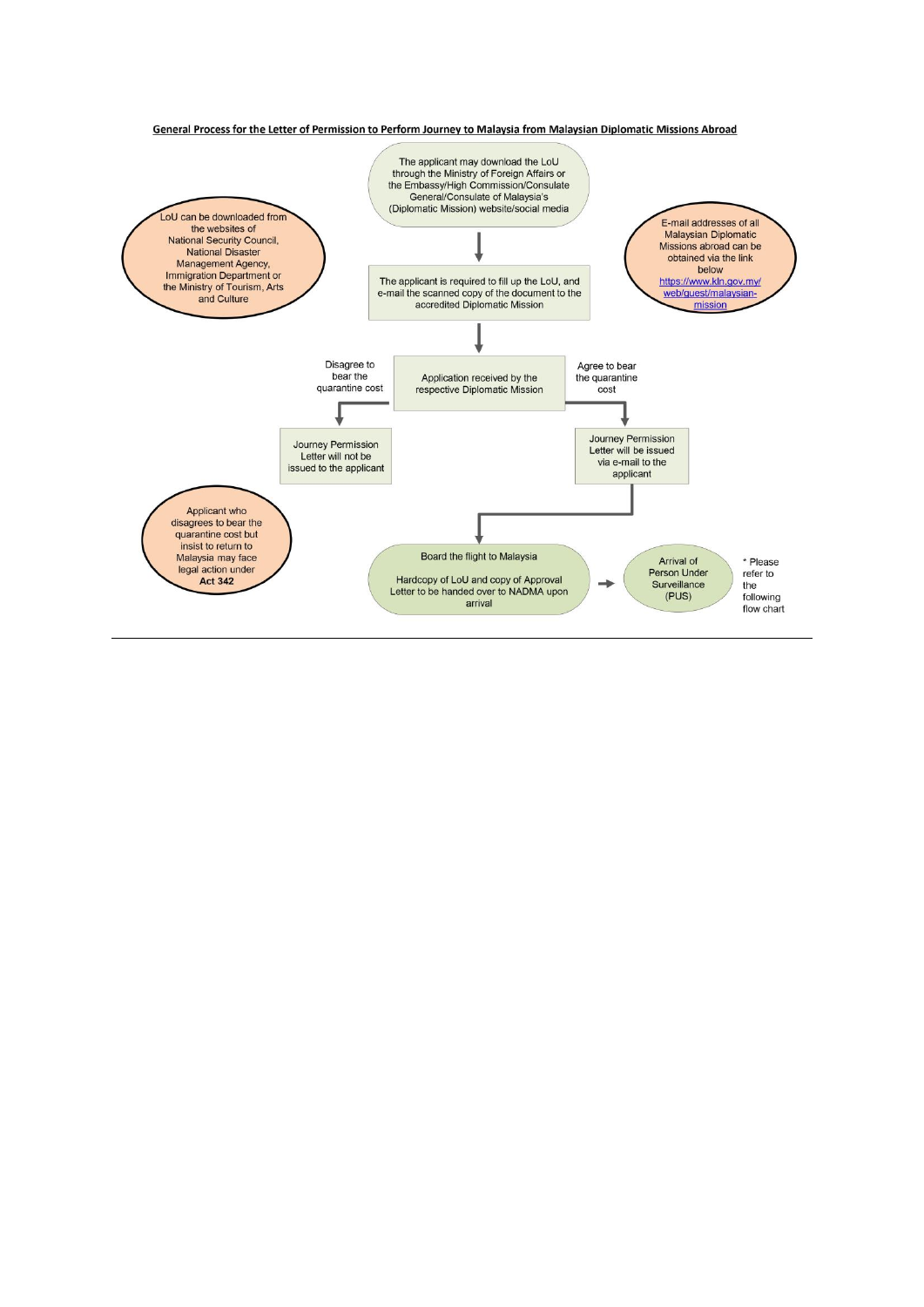# **GUIDELINES (Preliminary revised 1) ENTRY AND QUARANTINE PROCESS PERSON UNDER SURVEILLANCE (PUS) ARRIVING FROM ABROAD STARTING JUNE 1, 2020**

### **1. BACKGROUND**

In an effort to curb the spread of the Covid-19 outbreak, the Government of Malaysia, beginning 3<sup>rd</sup> April 2020, has decided that all individuals entering Malaysia from abroad will be subjected to compulsory quarantine orders at the Quarantine Stations set by the Government of Malaysia, subject to the provisions of Section 15 (1) Prevention and Control of Infectious Diseases Act 1988 (Act 342).

Starting 1<sup>st</sup> June 2020, the Government of Malaysia has imposed a new policy to all individuals entering Malaysia through the International Entry Point (PMA). **Every citizen must bear 50 percent of the cost of quarantine** while **full payment will be made by non-citizen individuals**.

Individuals who are subjected to quarantine orders will be referred to as Person Under Surveillance (PUS).

### **2. QUARANTINE STATION**

The Quarantine Station, including hotels or any other premises, is a place of isolation and health observance that has been gazetted under the Prevention and Control of Infectious Diseases Act 1988 (Act 342).

### **3. QUANRANTINE PERIOD**

The Quarantine Period is 14 days or any period stipulated by the Ministry of Health Malaysia.

### 4. **QUARANTINE RATES**

The quarantine rates are as follows;

- a. **Citizens:** 50 per cent of the hotel's maximum rate of RM150 per person per day, for a period specified by the Ministry of Health Malaysia.
- b. **Citizens who choose to self-pay:** the full rate agreed upon between the Government and the Hotel Sama-Sama, KLIA (or any Governmentdesignated hotel).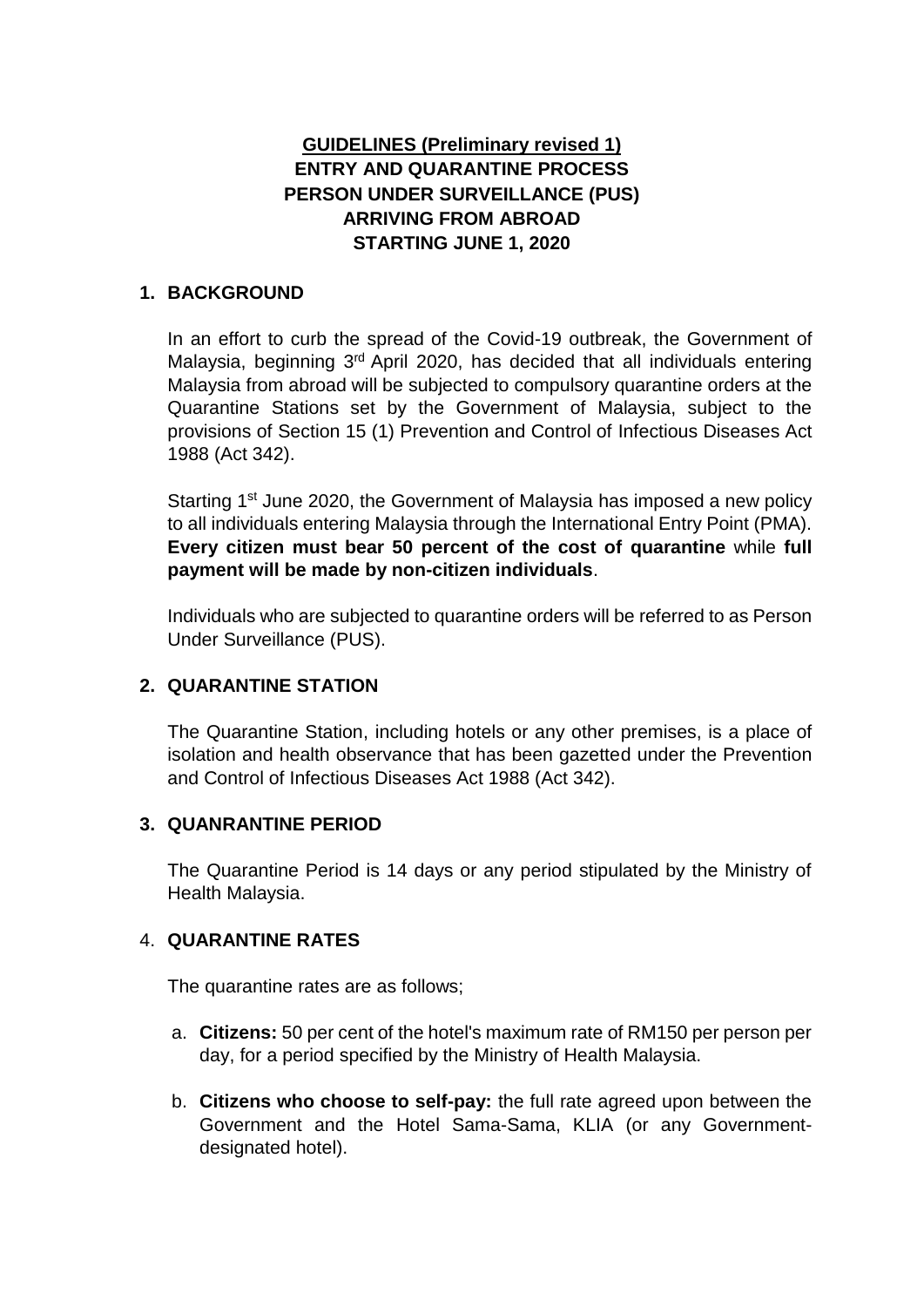- c. **Non-Citizens (Dependent):** Maximum rate of RM150 per day per person, for a period specified by the Ministry of Health Malaysia.
- d. **Non-Citizens (Expatriates, Holders of MM2H, Permanent Resident (PR) status holders or any other non-citizens who have been approved by the Director-General of Immigration to enter Malaysia:** at the full rate agreed upon between the Government and the Hotel Sama-Sama, KLIA (or any hotel designated by the Government).
- e. **People with Disabilities (Disability) cardholders of the Social Welfare Department:** The cost of the Quarantine will be borne by the Government.

### **5. PAYMENT METHOD**

- i. PUS will have to pay a deposit / full payment to the hotel management during the check-in process. Credit card usage is encouraged.
- ii. The balance payment or refund will be made upon checkout.

# **6. QUARANTINE PROCESS**

#### **a. Before Arrival**

All individuals entering Malaysia starting 1 st June 2020 must; -

### **i. Sign of Letter of Undertaking and Indemnity (LoU)**

All individuals traveling to Malaysia must download and complete the Loan and Indemnity Letter (LoU) through the following link:

- *•* Ministry of Foreign Affairs Malaysia : *www.kln.gov.my*
- *•* National Disaster Management Agency Malaysia : *www.nadma.gov.my*
- *•* Immigration Department of Malaysia: *www.imi.gov.my*
- *•* Ministry of Health Malaysia: *www.moh.gov.my*
- *•* Ministry of Transport Malaysia : *www.mot.gov.my*
- *•* Ministry of Tourism, Arts and Culture Malaysia: *www.motac.gov.my*

### **ii. Obtain a Journey Permission Letter from an accredited Malaysian Missions**

Compliance with the conditions of entry set by the Immigration Department of Malaysia or Malaysian Government Agencies. Each applicant must submit the relevant documents along with the completed LoU via email to Malaysian Missions, which is accredited **at least three**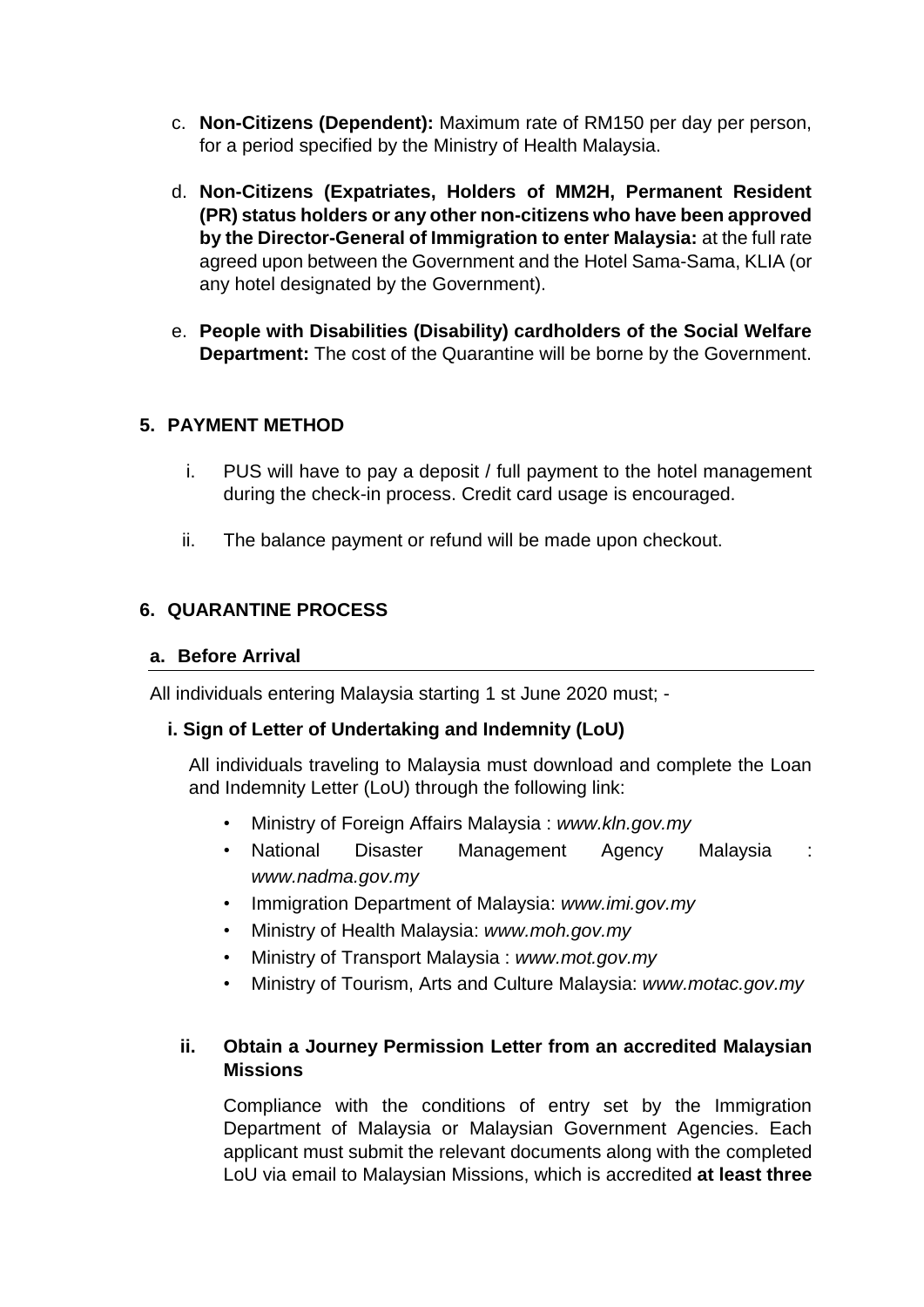**days before the date of departure**. The email address of the Malaysian Missions can be found at [https://www.kln.gov.my/web/guest/malaysian](https://www.kln.gov.my/web/guest/malaysian-mission)[mission.](https://www.kln.gov.my/web/guest/malaysian-mission)

Subject to the submission of required documents, the Malaysian Missions will issue a Journey Permission Letter (by email).

# **Presenting Journey Permission Letter from Malaysian Missions to Airlines, Other Public Transport Companies and Immigration Department of Malaysia**

The Journey Permission Letter from the Malaysian Missions must be submitted during the flight / public transport check-in process. Failure to submit this letter may result in the person being denied permission to board the aircraft, or other public transportation. For entry by road, failure to submit the document will complicate the process of entry into Malaysia.

### **b. Arrival at the International Gate**

The PUS will go through the following process:-

- **i. Health Inspection and Screening at International Gate by Ministry of Health Malaysia (MOH)**
	- *•* Health screening will be conducted and if any PUS showing COVID-19 symptoms will be referred to the hospital for further treatment;
	- *•* Sampling process for the COVID-19 test will be conducted at the arrival hall, or at the Quarantine Stations;
	- *•* Health Assessment Tool (HAT) will be provided for PUS selfmonitoring purposes throughout the quarantine period.

# **ii. Counter of Registration - Management Committee at the Entrance**

- *•* Management Committees at the Entrance, which are coordinated by the National Disaster Management Agency (NADMA) and the Malaysian Defense Forces, will coordinate the arrival of PUS and logistical arrangements at KLIA1, KLIA2 or any other entrances via air, sea and land throughout Malaysia;
- *•* The LoU must be presented to the officer on duty;
- *•* The Committee also will manage the logistics of PUS to the designated Quarantine Station;
- *•* PUS is **not allowed** to select the Quarantine Station.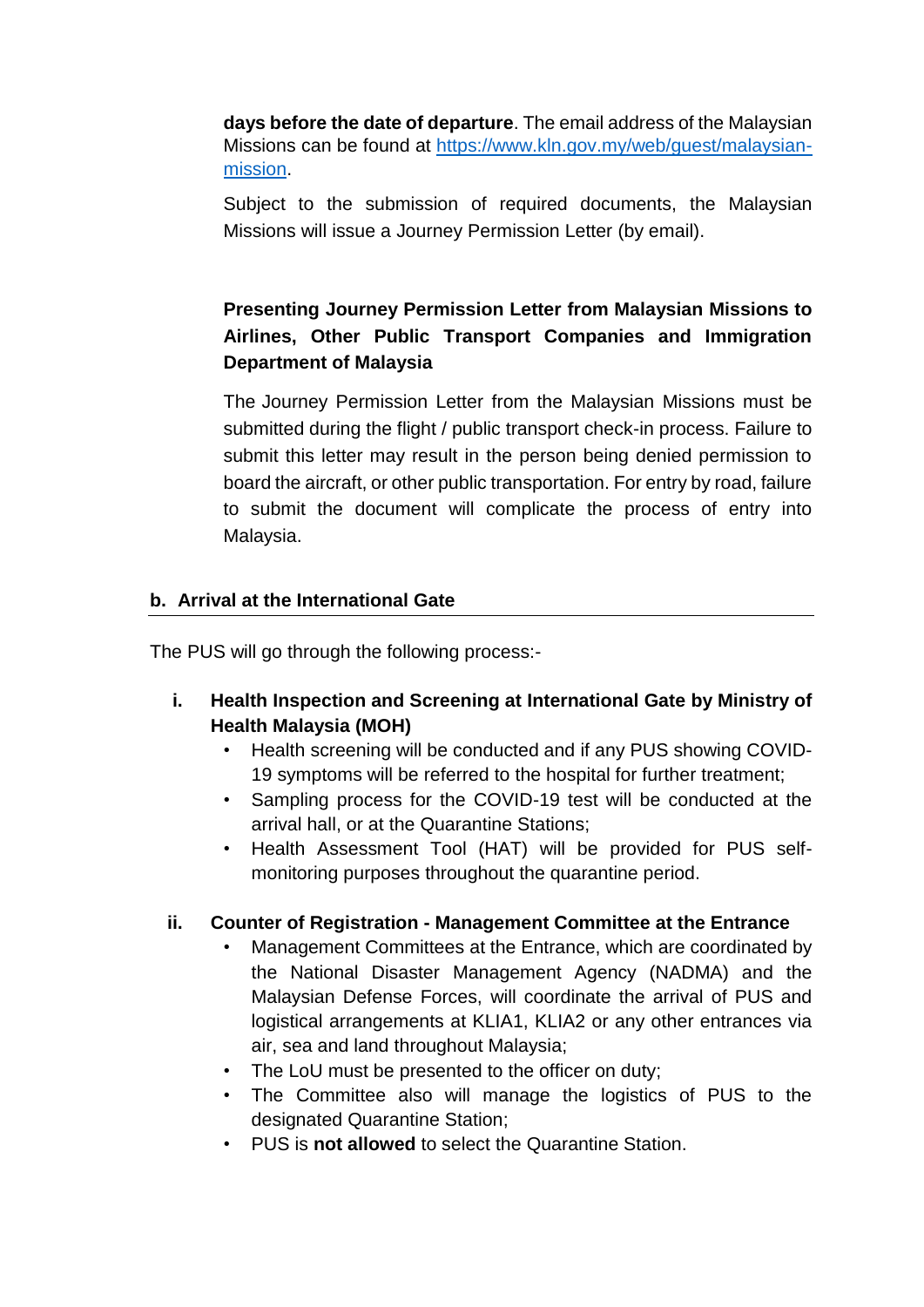### **iii. Immigration, Customs and logistics reception to the Hotel**

- *•* The PUS will undergo a regular check-in process through Immigration and Customs Officers;
- *•* For non-citizens PUS who fail to submit LoU upon arrival, Immigration reserves the right to impose a Not-To-Land (NTL) order on the PUS;
- *•* The government will arrange transportation to the designated Quarantine Station.

### **c. PUS Management at Quarantine Station**

The PUS will go through the following steps: -

### **i. Registration/ Check In**

- *•* PUS check-in at the Quarantine Station will go through the normal registration process implemented by the Hotel management with the supervision of Quarantine Station staff;
- *•* The PUS must submit the original LoU copy to the Quarantine Station staff;
- *•* Deposit and / or full payment will be made to the hotel management before PUS is allowed to check in to the hotel room;
- *•* PUS who fail to pay the quarantine costs will be brought under Section 22, the Prevention and Control of Infectious Diseases 1988 (Act 342) and **Regulation 14, Director General's Directive** - Infectious Disease Prevention and Control (Steps in the Area Areas) Infection No. 6 by the **Royal Malaysian Police** (PDRM).

### ii. **During Quaratine**

- The PUS will have a 14-day quarantine period (or any period specified by the Ministry of Health Malaysia);
- Officials from Government agencies are stationed at all Quarantine Stations to assist in the management of Quarantine Stations, welfare, safety and health inspections throughout the quarantine period;
- **One (1) room will be occupied by only one (1) PUS;**
- Applications to place more than one PUS in one room should be referred to the Health Officer of Ministry of Health Malaysia;
- Food and drinks will be provided by the Quarantine Station, three times a day;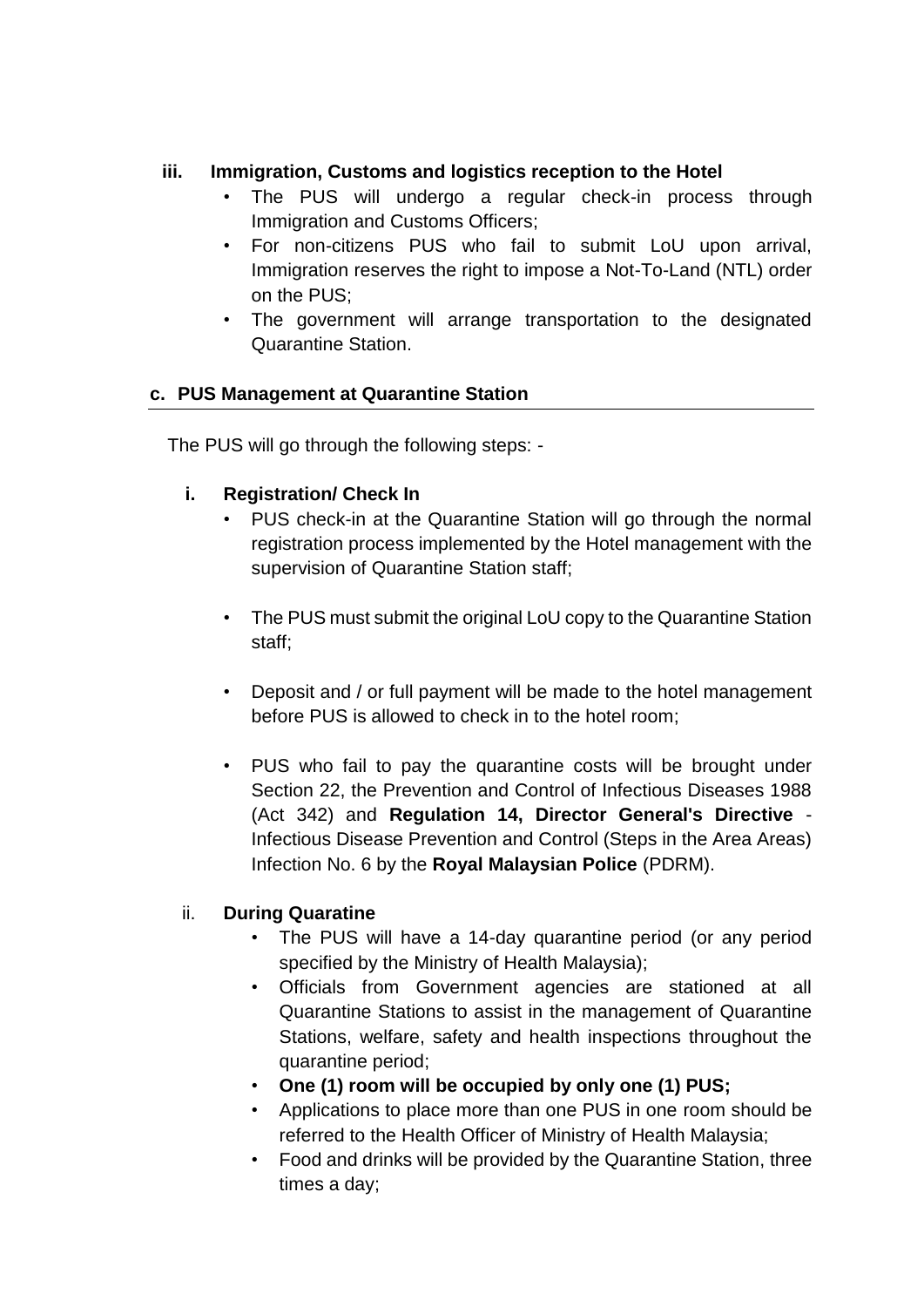- Personal laundry services should be done/borne by PUS himself;
- PUS is responsible for his/her own luggage;
- The PUS should conduct daily self-health assessments and report to the Quarantine Station staff if they start experiencing any of the COVID-19 symptoms set by the Ministry of Health Malaysia;
- The PUS will be notified on the mode of communication with Government Officers and Quarantine Station personnel via telephone / sms / whatsapp / telegram.
- PUS must also comply with all SOPs and advice from the Quarantine Station Staff. Some of the restrictions at Quarantine Station are as follows:
	- o Not allowed to leave the room;
	- o No smoking;
	- o Not allowed to gather;
	- o Food delivery services such as Grabfood, Food Panda and others are not allowed;
	- o Visitors are not allowed.
- For PUS who are tested positive for COVID-19, the individual (subsequently known as Patient Under Investigation -PUI) will be transferred to a nearby hospital for COVID-19 treatment. All PUIowned items at the hotel need to be taken to the hospital and the cost of the quarantine should be settled accordingly by PUI. Refunds will be made by the hotel management.

### **iii. Check Out Process**

- *•* The PUS checkout process from the Quarantine Station is in accordance with the health care regulations and security measures as directed by Ministry of Health Malaysia;
- *•* PUS will be issued a release order upon the completion of the quarantine period by the Ministry of Health Malaysia;
- *•* PUS must settle the outstanding payment. Failure of PUS to make payment may result in legal action taken against the PUS by the Quarantine Station staff.
- *•* Movement permits will be issued by quarantine station personnel for the purpose of cross-border movement;
- *•* The PUS movement from hotel to home:
	- o Beneficiaries / representatives allowed to take PUS at the Quarantine Station; or
	- o PUS is allowed to arrange his/her own public transport (taxi, e-hailing) to return home.